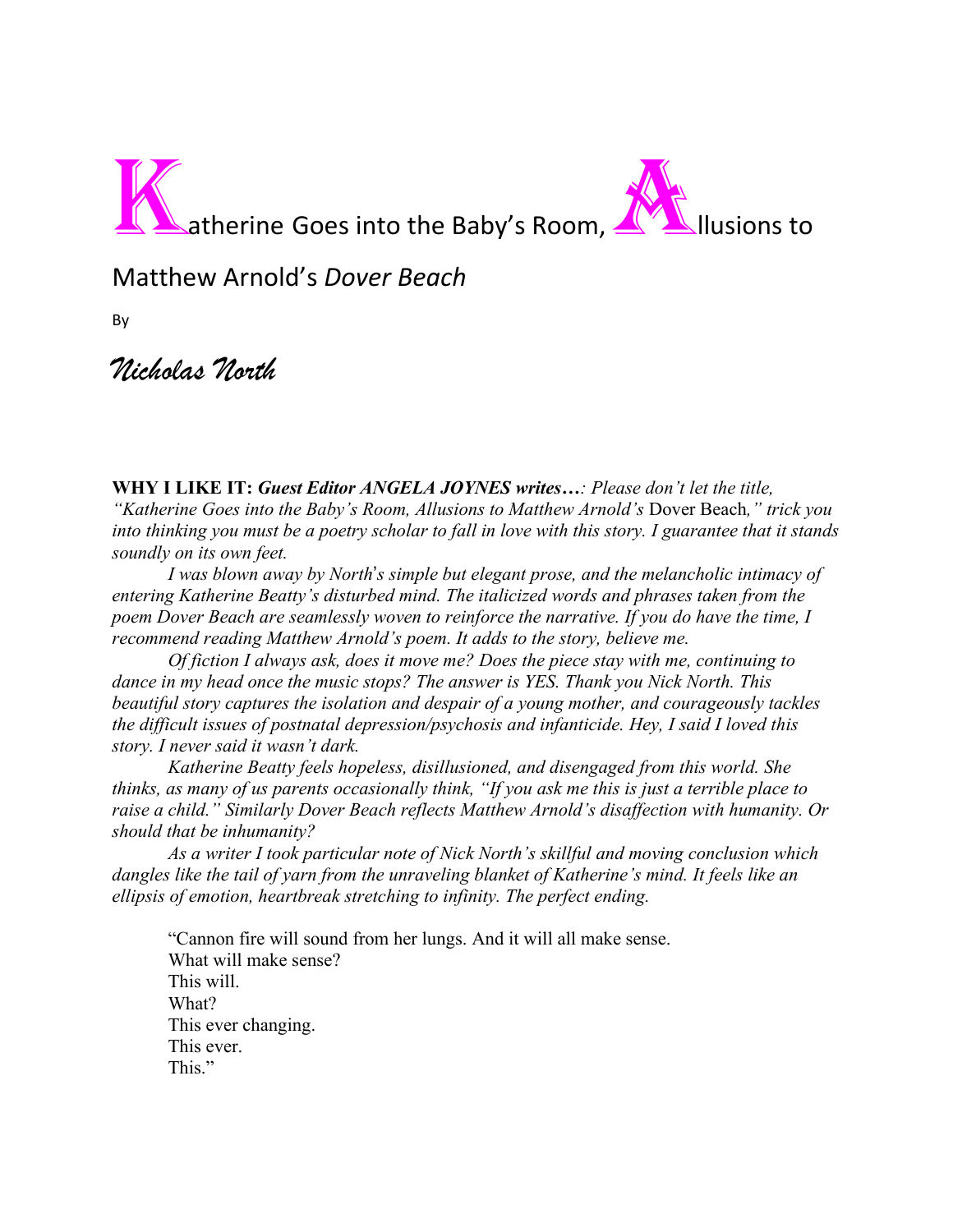*My hat is off to Nick North for this brilliant piece.*

*Unreservedly Five Stars!*

**WHY I LIKE IT:** *Fiction Editor JOEY CRUSE writes… As previous issues have shown, I have tended to always enjoy Nick North's work – even to the point of him being the first person I interviewed for FOTD. His stories are often mind bending, deeply referential, and difficultly enjoyable to deconstruct. At some point he is probably going to have to ask me to stop writing him up out of boredom or will turn all of these reviews into a story that breaks my brain on multiple levels and I will do it again.* 

*It should come as no surprise then that, "Katherine Goes into the Baby's Room, Allusions to Matthew Arnold's* Dover Beach*," by North, is intriguingly cyclical and no less worthy of attention this go around.* 

*Reading a story about the throes of a mother going postpartum to the point of murdering of her child is always a bit shocking/taboo, not only in opposition to Arnold's affinity for writing for his family, but also how personal of a line that tends to break in society – having recently had a baby makes this story have all the more depth that you could want to sink into.* 

*Not only with direct allusions to "Dover Beach," I always feel like North manages to bring in these brief ghosts of Samuel Beckett in a lot of his work. The line changes with slight repetition that repeat themselves but almost never in the same order, the larger layout of the repeated images that create a harrowing, dense pallor in the environment, the use of language to describe the mental breakdowns of obsession, and the enaction of metafiction as an act and not a road sign for the use of a writer's tool, these are all elements of a story that actually create a feeling as opposed to describe a feeling – which I tend to think is at least something to celebrate in writers.*

*This is a dark tale, but a well-written tale, and I would very much suggest reading it.* 

 *Five Stars*

## **QUALITY QUOTABLE** *(for the love of language…)*

Beds are really dry oceans and the smallest feelings go on expanding forever like a universe that never closes down. She rolled in her chains like the sea, legs above the mattress, dancing in the air as she slept, dreamt, disappeared down a dark hole, as dark as the inside of a hat, the mad hatter's hole.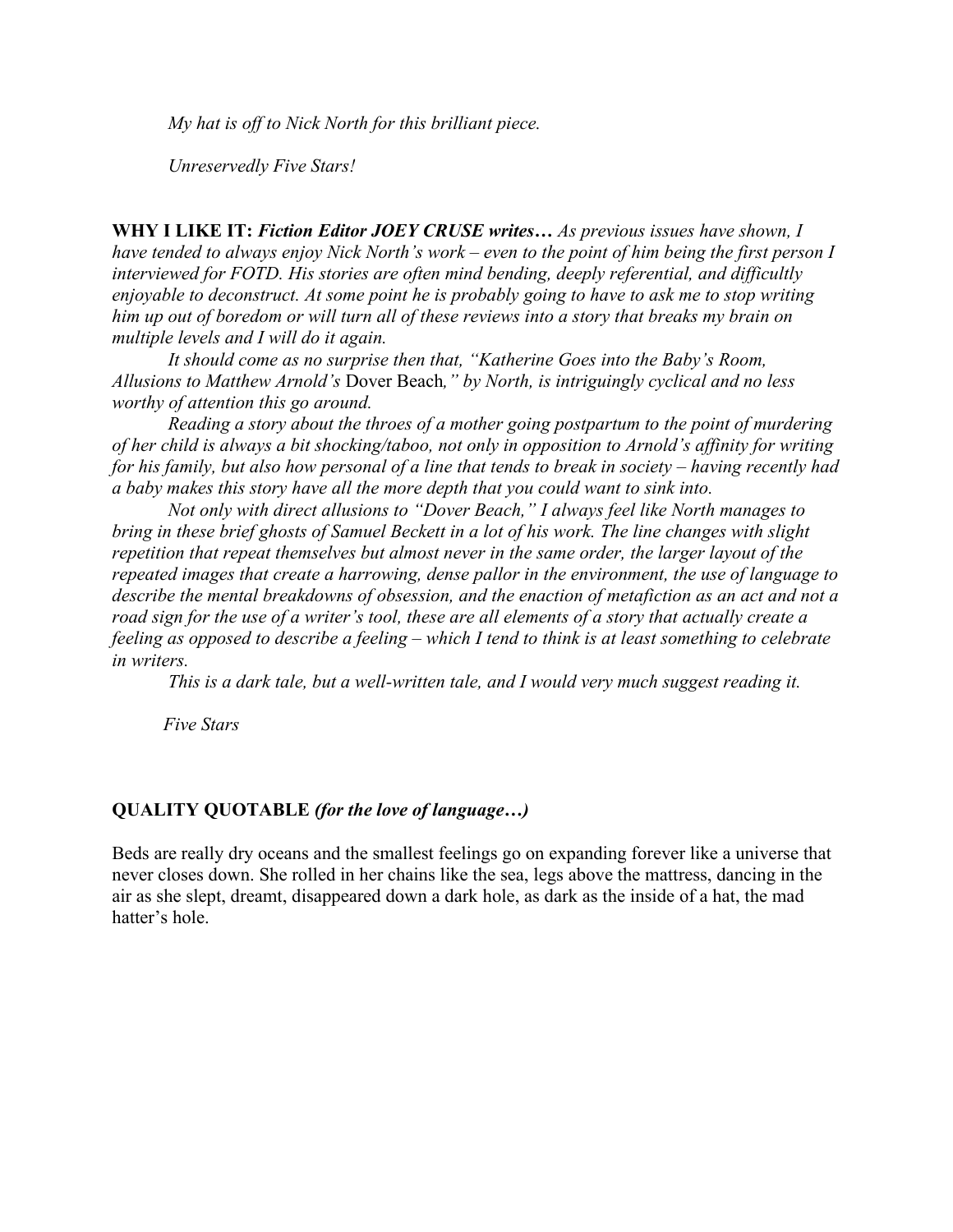## KATHERINE GOES INTO THE BABY'S ROOM, ALLUSIONS TO MATTHEW ARNOLD'S

*DOVER BEACH*

By Nicholas North

*Per amichetto mio…*

(Lines from the poem are in *italics.*)

1.

It wasn't like the baby was crying. The nipper was asleep in his bed. So there was no outside 'trigger'. The 'trigger' came from inside. She could sort of feel it coming, this woman called Katherine Beatty, as she adjusted a cushion at one end of the couch before sitting down. A feeling, but also a sensation. An internal sensation that broke through her skin like a fever. She felt sweat forming just under her hairline and she actually said, 'Gosh, it's hot in here.' But it wasn't really hot. She knew this because she'd looked at the thermostat. It was March outside and April in the living room. Not cold but not warm either. 'It's me who's hot. I'm hot, not this place', she said. To herself, to her baby down the hallway, asleep in his crib, to the walls, to the furniture. It was just her and the baby.

Katherine sat down on the couch, all sweaty, and looked out the living room window. 'Good God,' she said aloud. 'Jesus'. Outside the window just the gray street, the gray and brown houses, the bare trees and the gray sidewalks. And that late winter sky, a white March sky, the sun nowhere, like the light inside a white plastic box. She truly felt, with that sky, and this small cube of a house, she was inside a box. A box is a trap if you can't get out. And a trap you can't get out of is a prison.

She got up from the couch and walked down the hall. She stepped into the baby's room and it was so quiet. Everything was so quiet it was like it snowed in there, like when the snow falls softly and silently. Without turning on the light—so as not to wake the nipper—she reached for the pillow behind his warm softball of a head and placed it over his tiny face. His arms sprang up and his little fists drummed the air and his legs kicked. Katherine applied an even pressure and pushed the balls of her thumbs into the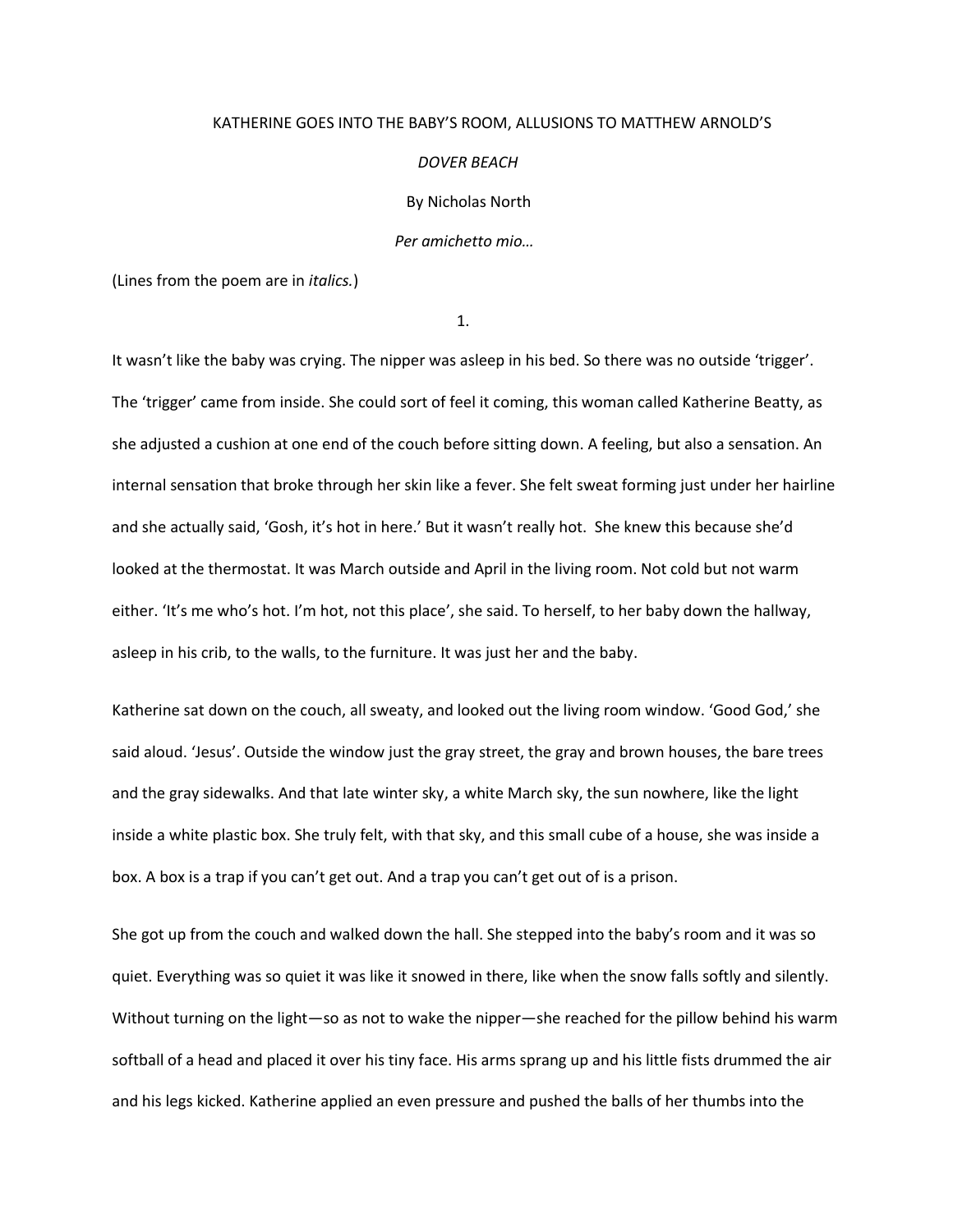pillow. She could feel the baby struggle against it. Then he made a coughing sound. Or the sound of a dog barking but a dog barking in a dream. She was sweating when she took the pillow away. A drop of sweat landed on it. Her hair was wet.

It would be good to feel the horror of what she had done, it would be good to feel the crawl of devastation up her spine, a devastation that opened her lungs like a pair of cathedral doors and fired cannon shots of despair from the dark recesses. It would be good but she couldn't feel it—any of it—and after a while (just looking at the baby) she returned to the living room and sat down on the couch. She switched the overhead light on, light like a white sun. If only she could be sick, vomit into the toilet. No, she couldn't do that, either. Her stomach felt fine, thank you. But she was trembling. That was good. That was a start. She was trembling. Trembling so much she dropped the phone as she reached for it. That was good too. She picked it up and took the phone over to the window and watched the gray and brown outside; the world all gray and the street all brown and the sun a plastic light.

2

Funny thing was, she had the phone in her hand, she couldn't key in the number. Three numbers. Nine followed by two ones or one eleven. 911. Easy but she couldn't do it. Katherine Beatty walked down the hall and stood outside the nipper's room. She stood there a full two or three minutes before she looked inside. The baby was asleep. It was better for the baby to be asleep. What kind of world do we live in? What person in their right mind would bring a child, a new life, out of the purity and innocence of God's holy bosom, snatched from that bosom, into this gray world? Onto this planet of disaffection, *swept by confused alarms*, that, like the brown sidewalk has no heart?

'Sit down,' she told herself. 'Now sit.' She sat. She adjusted a cushion at the end of the couch, thought about glancing at the thermostat, didn't and sat. 'Sit and make your call. No funny business now. This is serious.' *We are here as on a darkling plain*—that is what the street outside is. *Confusion swept* through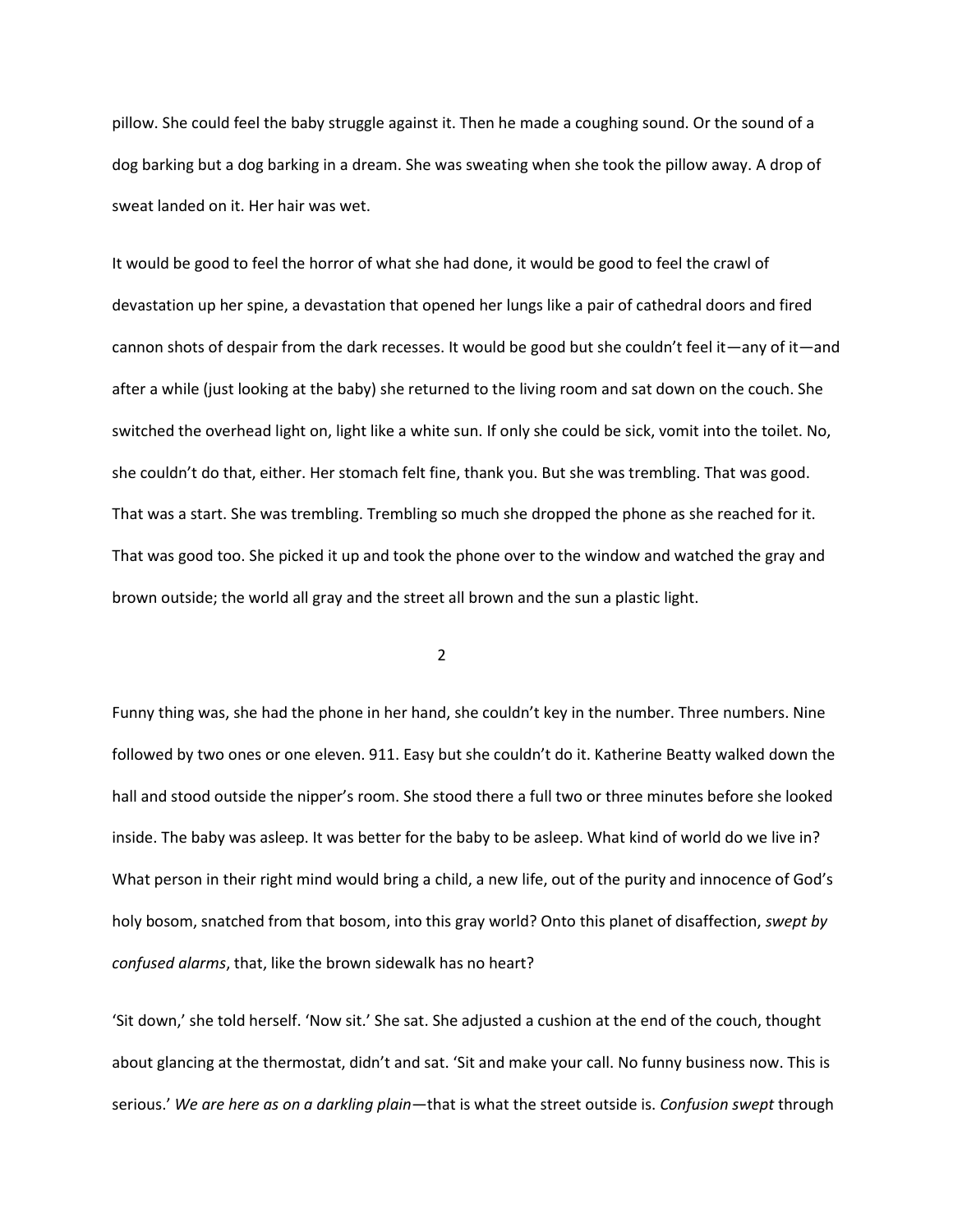Katherine while she held the phone and repeated the number over and over. '911.911.911.' Should she fight or should she flee? *Such ignorant armies clashing* inside her. 'Now you call and don't you dare hang up until you get through'. The night before she had a long dream. Beds are really dry oceans and the smallest feelings go on expanding forever like a universe that never closes down. She *rolled in her chains like the sea,* legs above the mattress, dancing in the air as she slept, dreamt, disappeared down a dark hole, as dark as the inside of a hat, the mad hatter's hole. On the beach of dreams, in the glimmer of moonlight, Katherine foresees her arms reach out. Her fingers encircle the wee nipper's neck and the blood rushes away from her joints and races up her arms to flee this dreadful deed, to have no part in this dark deliverance into unknown territory. 'Stark is the word,' Katherine hears herself say. The baby's hands reach up through the night and through the round pink land of its babyish dreams. The nipper has a face as soft and round as pudding. He even looks cute grabbing at her throat and when his little fingers dig into the chords of her neck, Katherine takes her hands away and screams.

 $\sim$  3

The nipper was asleep in his bed. So it wasn't because he was crying. Katherine Beatty, the baby's mother, came into the living room with the intention of checking the thermostat. 'Is it me or is it hot in here?' But something outside caught her attention and she stood looking out the window at the gray street. It was three o'clock in the afternoon but the white sun felt like noon and looked like noon. It looked like noon but felt like the light behind a sheet of white plastic. She sat down on the couch. There was a cushion at one end and she adjusted it. She sat down. She stared out the window at the plastic light and the gray trees and the brown sidewalk and the gray street. It was like there were pins and needles moving around inside her, going from place to place. She couldn't get comfortable. 'Is it me or is it something else?' she said aloud. There was no use putting it off.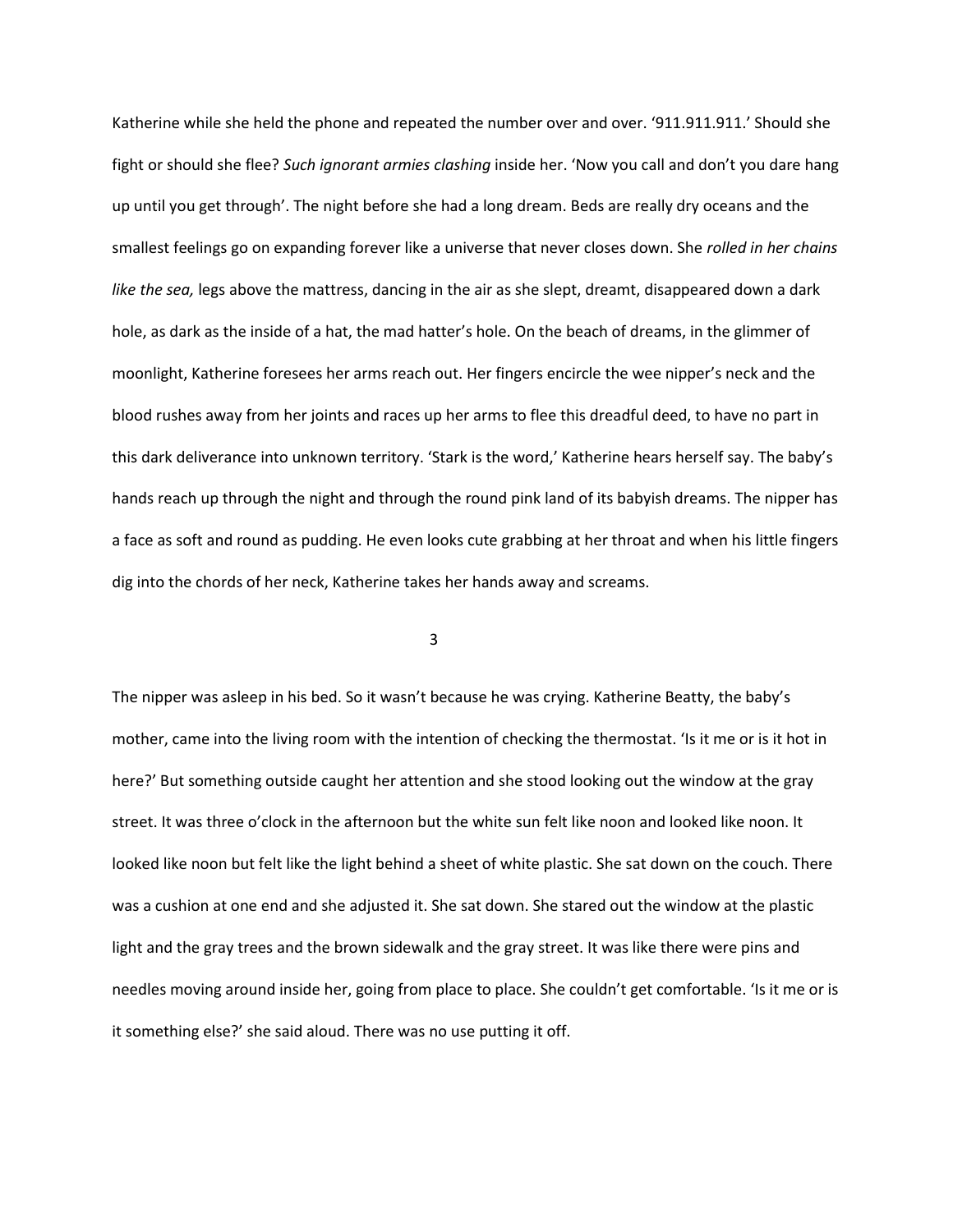She got up from the couch and walked down the hall to the baby's room. She opened the door. The nipper was asleep. Sweat clung to her skin. She wasn't cold but she wasn't hot, either. She stepped in. The nipper had dislodged the pillow from his round softball head and Katherine picked it up and placed it over his round pudding face and pressed down. She applied pressure with the balls of her thumbs. The baby fought. He reached up and Katherine thought he might grab her throat and dig his little fingers into the chords of her neck. The baby wretched and slurped into the pillow. His tiny legs thrashed in the air above the blue mattress. His fists drummed. Then everything stopped. So that was good. That was a start. Katherine was trembling. So much March out there and so much Katherine in here and so much fighting in the baby. Thank God. Thank God it's over and I can sit down. 'You sit but you make your call.'

Katherine set the pillow by the nipper's head. She was sweating. She stepped out of the room and walked down the hall. A drop of sweat landed on the rug. Something about her fingers drawing away or the blood inside them drawing away and racing up her arms and hiding inside the hole in her heart until this dastardly deed, this dark dealing was done—they would have no part of it. In the living room she picked up her phone. She looked at it then adjusted a cushion and sat down on the couch. She was still looking at the phone when she sat down. The white plastic light outside and this trap I've been trapped in, Jesus God! Won't somebody help? If you ask me this is just a terrible place to raise a child. This earth. This hell we call earth. Who would bring a child into a place like this? *Swept by confused alarms of struggle and of flight*. She keyed the number. Then she disconnected. 'Now stop it, Katherine. This isn't funny. You key that number now and I mean it. You key it and mean it and no fooling around.' There are *ignorant armies* out there and tonight, *tonight we clash*. A bed is a dry ocean and your soul rolls bones across the dry beach sand, across its *melancholy, long, withdrawing roar.* A young mother on a dry beach rolling her bones.

She keyed in the number. 911. Nine followed by two ones or one eleven.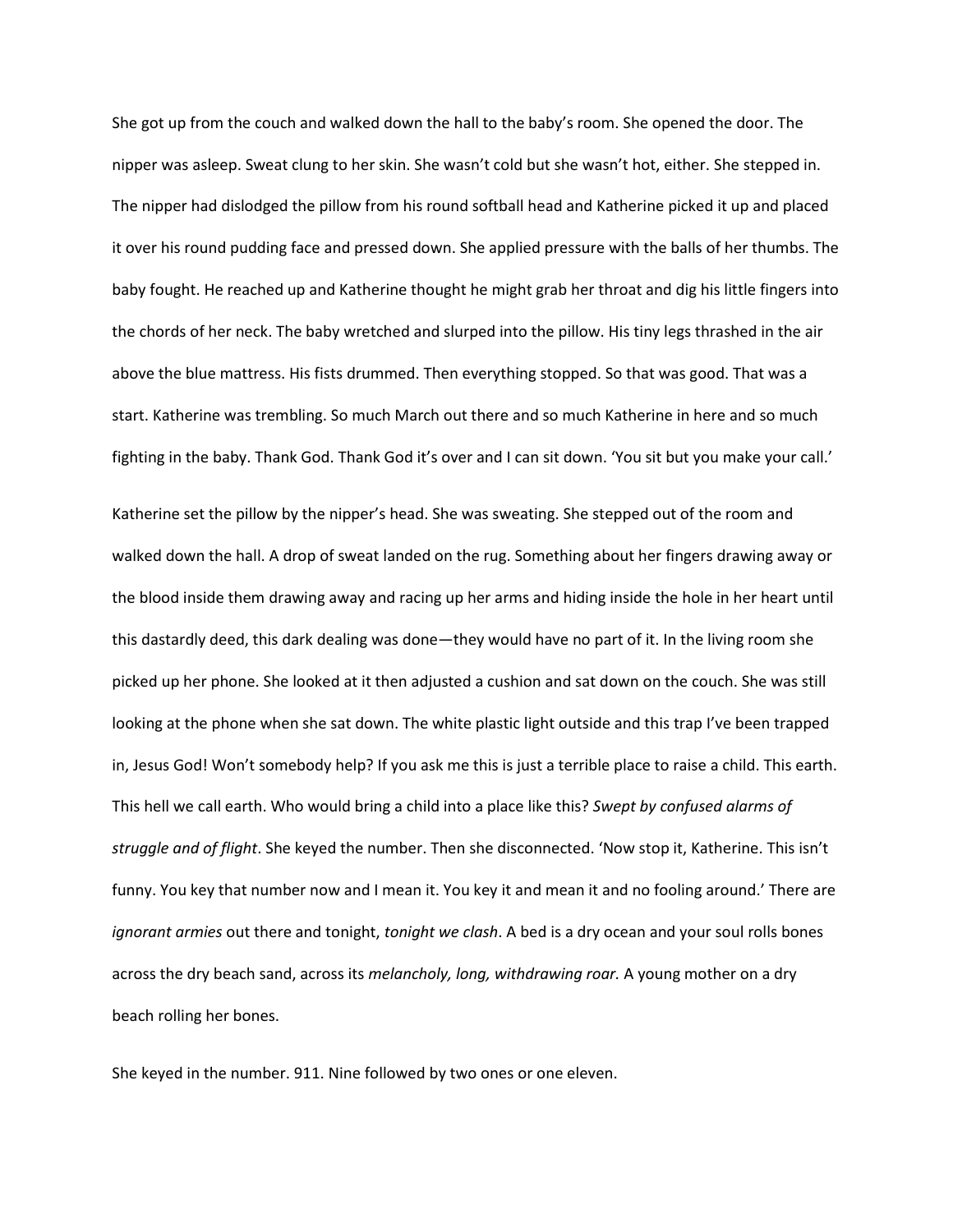'Hello? Hello? Who's there?'

'It is no place to entrust a child!'

'What…?"

4

Katherine would have liked to report a murder. That's what she wanted to do. She put her hands to her face and cried. She felt her shoulders shake and her whole body sob, her whole body taking it on and getting involved and participating in this. As soon as she reaches the dark dream of beaches she will fall on her knees. Cannon fire will sound from her lungs. And it will all make sense. What will make sense? This will.

What?

This ever changing.

This ever.

This.

**AUTHOR'S NOTE:** *…the story as its own separate reality—an hermetic reality that does not mimetically 'represent' human experience...Then it's just Psych 101, right? …story becomes its own experience, an '*object in the world*,' …existentially. So Katherine's going into the baby's room three times doesn't symbolize or describe her OCD or postpartum stuff… instead, a gesture, a 'mime' to lift the character out of 'true to life' experience ...position it as a purely intellectual construct…function of Arnold's poem to amplify the literary not actual relationship between story and reader. Inherent ironies…he wrote for his family…she kills hers, remain intact. Thanks to Angela Joynes and Joey Cruse for the time and attention they invested in this work.*

**GUEST EDITOR BIO:** Angela Joynes is a Canadian now living in Tennessee where she pursues her two passions — writing and primitive rug hooking. Yes, she's a hooker. She holds the following degrees: BA, MD, and a Certificate in Creative Writing from Middle Tennessee State University. Her story *Trout Addicted to Meth* was published in **Issue 10.** She was interviewed by fiction editor Joey Cruse in the same issue.